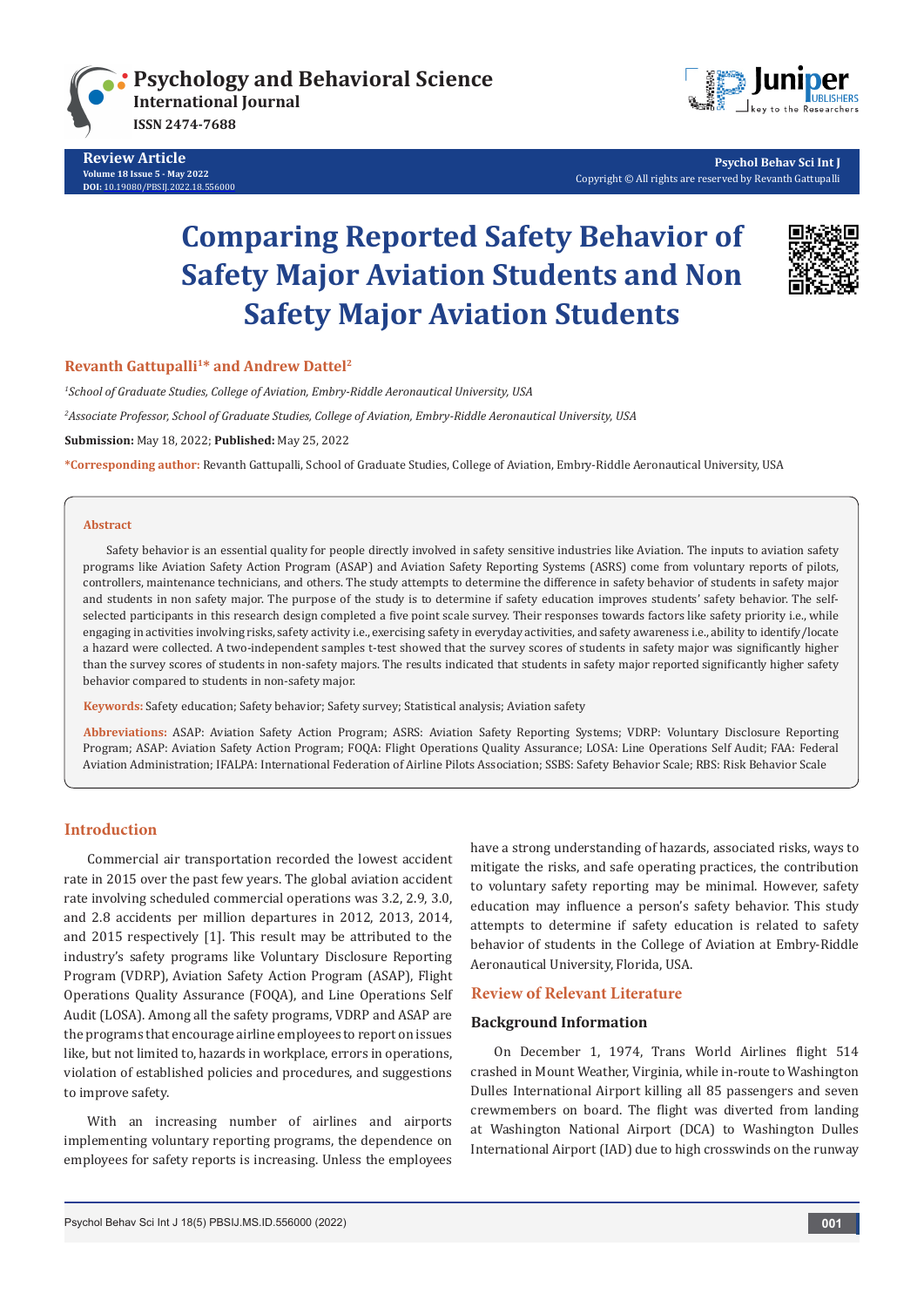at Washington National Airport. The aircraft, while on the final approach segment, encountered heavy downdrafts, causing very high altitude deviations. The aircraft later impacted the west slope of Mount Weather. It was discovered later in the investigation that a United Airlines flight escaped from a similar disaster on the same approach and the same location six weeks prior.

Pilots reported the incident to United Flight Operations, but the information was never communicated to the Federal Aviation Administration (FAA) [2]. The TWA Flight 514 accident brought significant changes to aviation safety. The FAA realized that it is not possible to have a law enforcement officer on every corner and an informer in every airline [2]. This realization laid the foundation for development of voluntary safety programs like ASAP and VDRP. The safety programs such as ASAP, VDRP, FOQA, LOSA and the systematic approach called Safety Management System (SMS) covering these programs have substantially helped foster safety in aviation. The FAA's "Voluntary reporting programs have significantly contributed to the nation's impressive commercial aviation safety record, including improvements to training as well as enhanced operational and maintenance procedures" [3].

However, aviation is a high-risk industry. The severity of a single commercial aviation accident can be phenomenal. In its Accident Analysis & Prevention Briefing Leaflet, the International Federation of Airline Pilots Association (IFALPA) mentioned that the current positive safety statistics can be improved only by continuously and meticulously managing the risks correctly [4]. Encouraging more employees to report errors in operations, violation of regulations, unsafe practices, and safety concerns is one way to increase the effectiveness of voluntary safety programs. Increasing employee participation in voluntary safety programs can tremendously enhance aviation safety as the ASAP data identifies safety concerns that are otherwise unobtainable [5].

However, the challenges of using, and advancing voluntary safety programs, are many. In its report to Congress, the FAA mentioned that minimum involvement from employees in such programs was one of the few challenges that airlines were struggling with [6]. Although the reason behind minimal participation of employees in voluntary safety programs can be many, such as labor union disagreement, negative view of the program etc. as stated in in FAA's report to Congress [6], a contributing factor could be the diverse safety behavior of people.

#### **Factors Influencing Safety Behavior**

Multiple factors can influence the safety behavior of humans. Goh and Sa'adon (2015) mentioned that factors like intention, subjective norm, attitude, and perceived behavioral control can influence a person's safety behavior [7]. Jitwasinkul and Hadikusumo (2011) conducted semi-structured interviews of employees and reviewed documents of a construction company and identified seven organizational factors that could

influence safety behavior: Communication, Culture, Management commitment, Leadership, Organization learning, Empowerment, and Reward system [8]. Tappura, Nenonen, and Kivisto-Rahnasto (2017) conducted a study on managers working at different industrial organizations and identified that role overload, production demands, overly formal safety procedures, external safety goals, workforce attitudes and managers' attitudes can influence managers' commitment to safety [9]. Zhong, Huang, and Wu (2017) also identified that higher work experience and varying knowledge had significant impact on the safety related behavior of pig farmers in China [10].

#### **Safety Education and Safety Behavior**

With so many factors influencing the safety behavior of humans, safety behavior of a person may not remain consistent. However, safety education may have the potential to develop a consistent safety behavior in humans. Previous studies have shown that education improves awareness in people. For example, cabin safety education has positively affected airline passenger cabin safety knowledge and attitude [11]. Savage (2006) found that educational activities have a measurable effect on improving the safety behavior of people [12]. Moreover, studies have also shown that educating students on courses that teach risk identification, evaluation, and mitigation has improved the safety knowledge of students. Assessment techniques like zero tolerance assessment and 360-degree feedback focused towards concepts of risk management and safety culture have improved the attitude of students towards knowledge of health and safety risk management [13].

Kim et al. (2012) found that food safety education to middle school students showed significant progress in hand hygiene behavior and food safety knowledge [14]. Canders (2014) mentioned that, "Collegiate aviation students properly indoctrinated in a safety culture through learning management systems may provide the raw material from which airlines can build the future safety cultures necessary to assure safe global airline operations" [15]. With previous studies showing safety education improves safety attitude and knowledge of participants, this study attempted to determine if safety education is related to safety behavior of students. It attempted to see if students educated in safety demonstrate safety behavior or practice safety in their routine daily activities.

## **Methodology**

Safety behavior of students was measured through a survey by examining some factors adapted from a study of Williamson, Feyer, Cairns, and Biancotti [16]. (Table 1) provides more information about the factors, which are safety awareness, safety priority, and safety activity. An original survey, the Student Safety Behavior Scale (SSBS) was developed with qualitative and quantitative questions to analyze the safety behavior of participants. SSBS was based on a 5-point scale and only extreme poles were labeled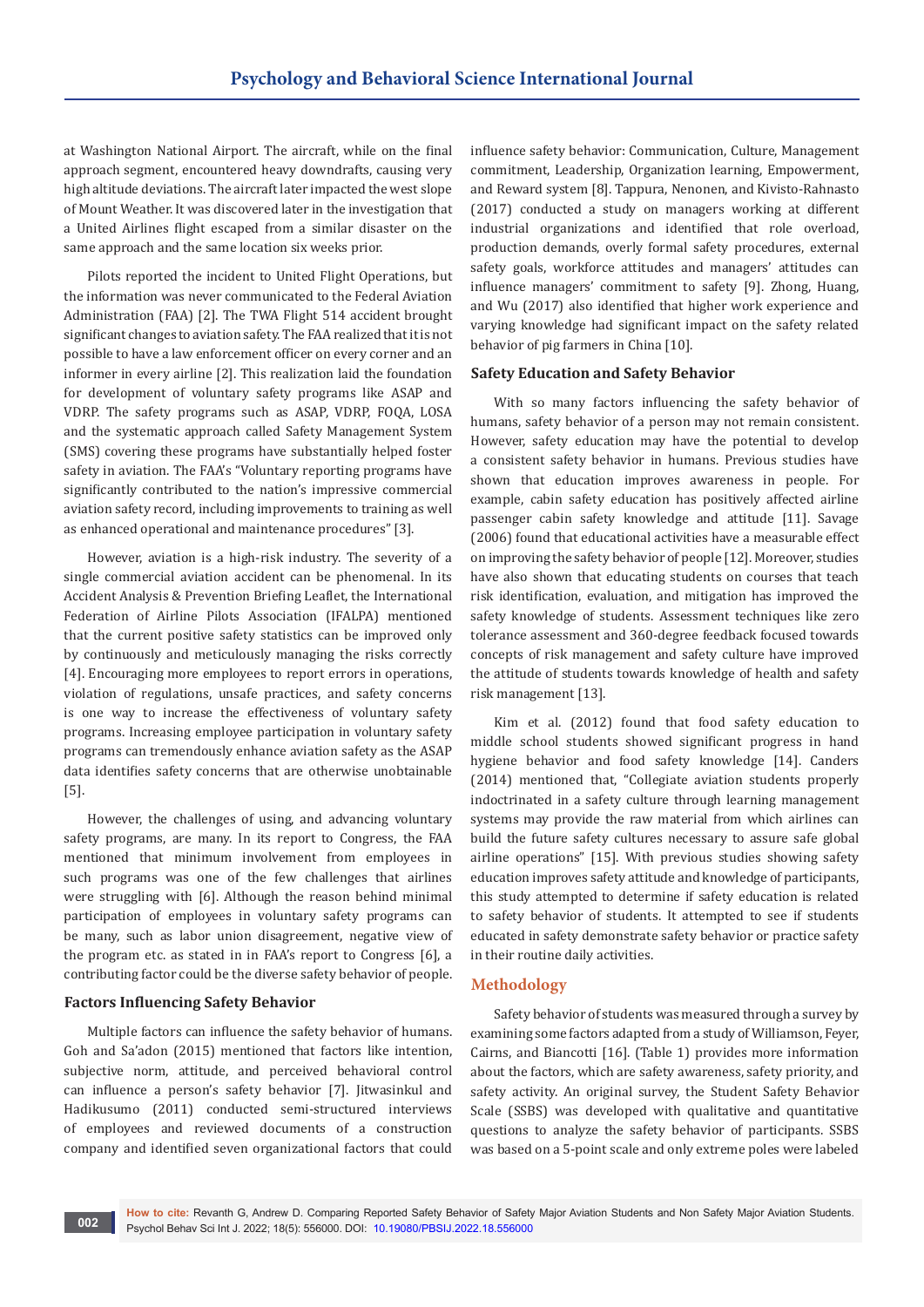making it a rating scale. Each question was designed to represent one or more of the three safety factors listed in (Table 1). Another survey called the Risk Behavior Scale (RBS) developed by Weber, Blais, and Betz [17] was also administered. The RBS containing 40

questions was a 5-point scale with all the poles labeled making it a ranking scale. It was used by Weber et al. (2002) to analyze the risk behavior of students in investment, ethical, gambling, health, recreational, and social activities.

**Table 1:** Factors Included in the Survey Design and Their Operational Definitions.

| SI <sub>No.</sub> | <b>Factor</b>          | <b>Operational Definition</b>                                                    |
|-------------------|------------------------|----------------------------------------------------------------------------------|
|                   | Safety Awareness       | Ability to identify hazards and risks.                                           |
|                   | <b>Safety Priority</b> | Beliefs about importance of safety in his/her activities involving<br>high risk. |
|                   | Safety Activity        | Perceptions of the individual's own safe behavior.                               |

#### **Research Approach**

The study was a quantitative and qualitative, performed through an online survey. The RBS was administered along with the SSBS to avoid any response bias upon administration of only SSBS and also to identify any correlation between safety behavior measured by SSBS and other risk behaviors measured by RBS. The study hypothesized the following:

H1: There is no difference between self-reported safety behavior of students in the safety major and the self-reported safety behavior of students in a non-safety major.

H2: There is no difference between self-reported safety behaviors of students enrolled in different non-safety majors.

H3: There is no relationship between self-reported safety behavior and the number of safety classes taken.

H4: There is no relationship between self-reported safety behavior and risk behavior in investment, gambling, ethical, health, recreational and social behavior.

## **Procedure**

 The study was a non-experimental survey design. This study was approved by the Institutional Review Board (IRB) at Embry-Riddle Aeronautical University. Participants took a demographic questionnaire and two surveys. Questions requiring quantitative and qualitative responses were asked. Participants accessed the survey using the URL provided to them through a computer or smart phone of their choice and at their convenient time. The first page of the survey was the Informed Consent page. Participants were asked to answer demographic questions in the next page. After answering demographic questions, participants completed the RBS administered from Weber et al. (2002).

After RBS, participants completed the SSBS. Care was taken to ensure confidentiality of the information provided by participants as only the researcher had secure access to the account on the online website used to administer the survey. At no point in the survey were the participants asked for their names or any other identifying information. In addition to that, all the participants were assigned participant numbers by the online survey platform and were referred to using their respective participant numbers. Survey Monkey, an online platform to conduct surveys, was used to collect data for the study. Eleven demographic questions, the RBS, and the SSBS was designed in the online survey platform. Survey Monkey could store the quantitative and qualitative responses from the participants securely to which only the researcher had access. The data was then migrated to Microsoft Excel for organization and later transferred to IBM SPSS for data analyses.

#### **Population/Sample**

The sample for the study comprised 149 students from the College of Aviation at Embry-Riddle Aeronautical University. All the participants for the study were self-selected. The researcher sent out an email asking for participation to all the students pursuing bachelor's degrees in College of Aviation through respective email distribution groups. The researcher also posted advertisements on the notice boards asking for participation.

#### **Descriptive Statistics**

Of the 211 participants who initiated the survey, only 149 completed both the RBS and SSBS. Fifty-three responses were from students who either majored in safety or had taken safety coursework. Ninety-six responses were from students who neither majored in safety nor had taken any safety coursework. The number of male and female students who completed the survey were 109 and 38 respectively. Two participants preferred not to provide their gender. A good representation of all the four college years was observed in the study. The sample had 19.5% freshmen year participants, 25.5% sophomore year participants, 22.15% junior year participants, and 32.88% senior year participants. Participants were also a good representation of different bachelor programs offered at the College of Aviation in Embry-Riddle Aeronautical University. Out of the 149 participants, 85 participants are part of the Aeronautical Science major. (Table 2) shows the list of bachelor degree programs and respective number of participants from each program.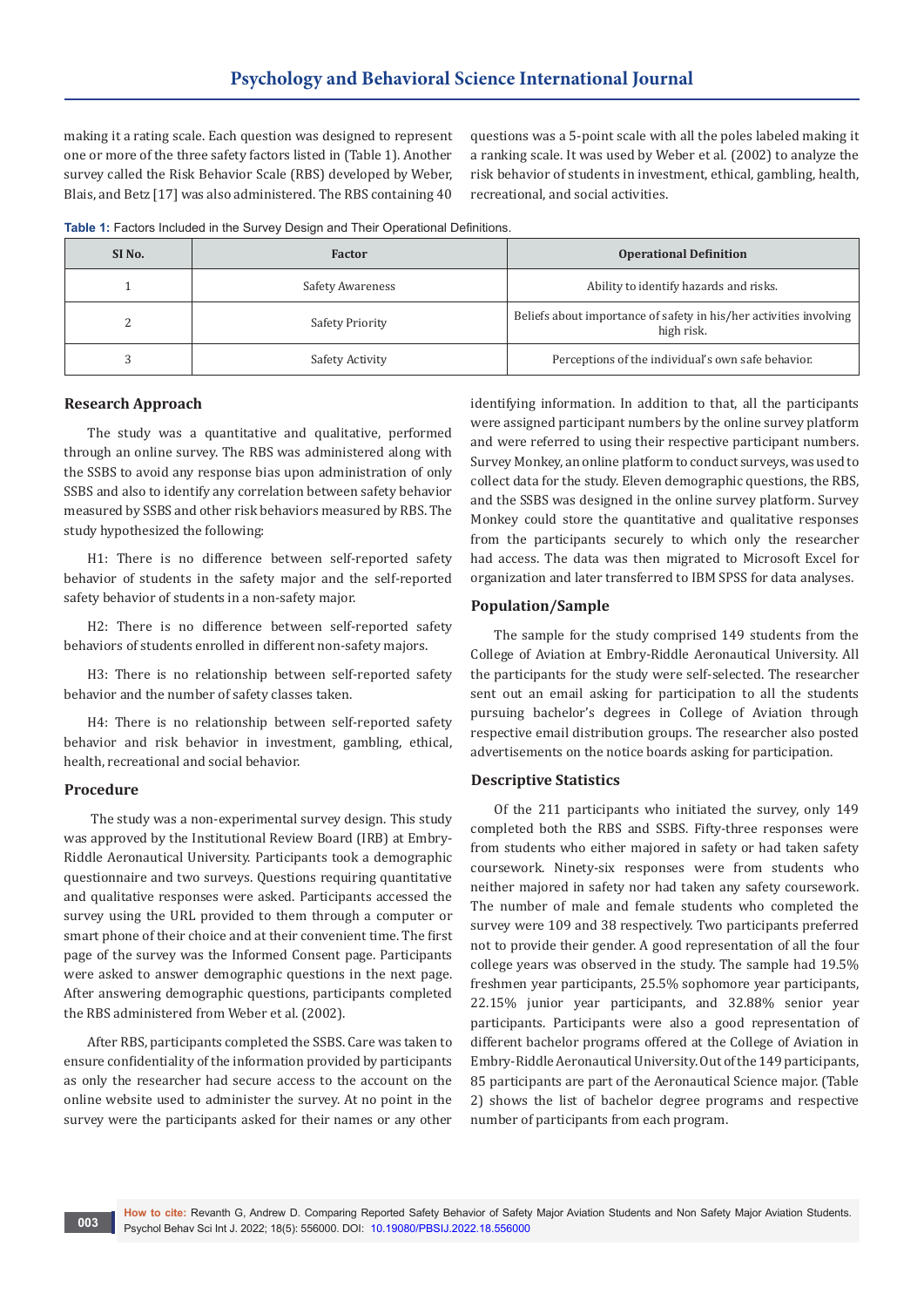| SI <sub>No.</sub> | <b>Bachelor Program</b>                 | <b>No. of Participants</b> | <b>Target Population</b> |  |  |
|-------------------|-----------------------------------------|----------------------------|--------------------------|--|--|
| $\mathbf{1}$      | Aeronautical Science (AS)               | 85                         | 1266                     |  |  |
| 2                 | Unmanned Aircraft Systems (UAS)         | 21                         | 216                      |  |  |
| 3                 | Aeronautics                             | 18                         | 231                      |  |  |
| 4                 | Air Traffic Management (ATM)            | 11                         | 116                      |  |  |
| 5                 | Aerospace and Occupational safety (AOS) | 7                          | 59                       |  |  |
| 6                 | Aircraft Maintenance Sciences (AMS)     | 6                          | 236                      |  |  |
| 7                 | <b>Aviation Meteorology</b>             | 1                          | 63                       |  |  |

| Table 2: Number of Participants and their Respective Bachelor Degree Programs. |  |  |  |
|--------------------------------------------------------------------------------|--|--|--|
|--------------------------------------------------------------------------------|--|--|--|

## **Results**

# **Reliability Testing**

Cronbach's  $\alpha$  was used to calculate the reliability of the survey i.e. the internal consistency of the instrument by analyzing the responses to questions eliciting a particular behavior. Cronbach's α obtained for SSBS survey was 0.67. In general, a Cronbach's α of 0.70 is acceptable for survey rating scale [18] and even Churchill recommended that a Cronbach's α of 0.60 or higher is acceptable for basic research [19].

was that there is no difference in safety behavior of students in the safety major (bachelor's degree in aerospace and Occupational Safety) and the safety behavior of students in a non-safety major (all other bachelor degree programs mentioned in (Table 3)). The grand mean SSBS score of all 149 responses was obtained (M  $= 64.32$ , SD = 7.63). The mean SSBS score of students in safety majors ( $M = 70.29$ ,  $SD = 5.47$ ) was higher than the mean SSBS score of students in non-safety majors ( $M = 64.02$ ,  $SD = 7.61$ ). The assumption of equality of variance was tested. Levene's test for equality of variance was not significant, at  $p = .05$ . Hence, equal variances were assumed. A two-independent samples t-test was significant, t  $(147) = 2.15$ , p = .033. Cohen's d = .95.

# **Hypothesis Testing**

**Two independent samples t-test H1:** The null hypothesis

**Table 3:** Comparison of Mean Scores between Different Majors.

|             | <b>AOS</b> | $\boldsymbol{\mathsf{AS}}$ | Aeronautics | <b>UAS</b>  | <b>ATM</b>  | AMS         |
|-------------|------------|----------------------------|-------------|-------------|-------------|-------------|
| AOS         |            | $\mathbf n$                | $\mathbf n$ | $\ast$      | $\ast$      | $\ast$      |
| AS          |            |                            | n           | $\mathbf n$ | $\ast$      | $\mathbf n$ |
| Aeronautics |            |                            |             | $\mathbf n$ | $\mathbf n$ | $\mathbf n$ |
| UAS         |            |                            |             |             | $\mathbf n$ | $\mathbf n$ |
| ATM         |            |                            |             |             |             | $\mathbf n$ |
| AMS         |            |                            |             |             |             |             |

Table Abbreviations: AOS: Aerospace and Occupational Safety; AS: Aeronautical Science; UAS: Unmanned Aircraft Systems; ATM: Air Traffic Management; AMS: Aircraft Maintenance Sciences

Note  $* =$  significance ( $p < .05$ ); n = non-significant.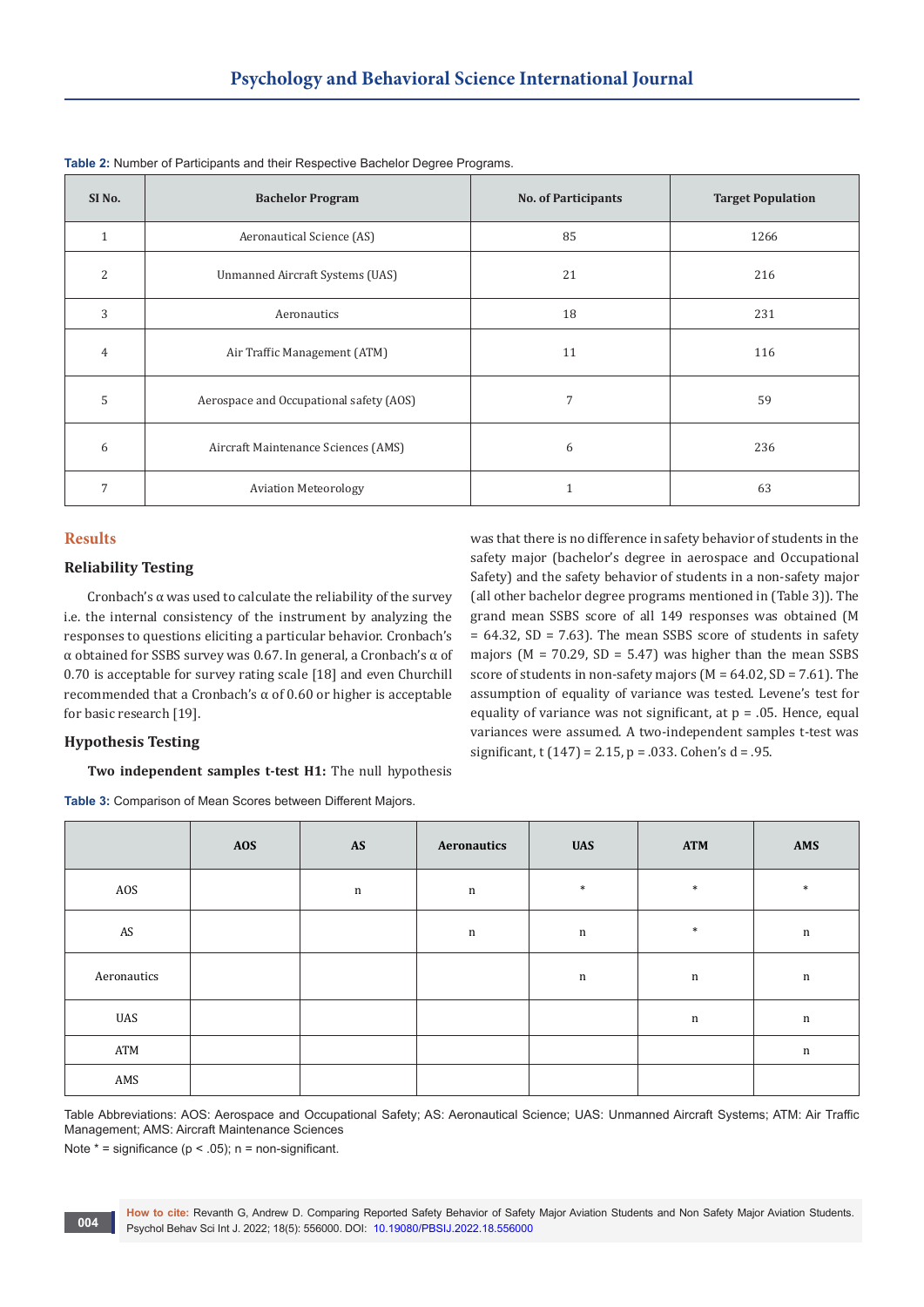**One-way between subjects ANOVA :** To get a better understanding of how SSBS scores of students with safety majors differed from the SSBS scores of students in remaining majors, a one-way between subjects ANOVA was run. Meteorology major was omitted as it had only one participant. One-way between subjects ANOVA was significant, F (5, 142) = 2.426, p = .038,  $n^2$  = .079. Post hoc tests were conducted between every major. Aerospace and Occupational Safety major scores were significantly higher than Unmanned Aircraft Systems majors, Air Traffic Management majors, and Aircraft Maintenance Science major (see (Table 3) for additional differences between groups) [20].

**Correlation between safety behavior and number of safety classes taken:** The null hypothesis was there is no relationship between safety behavior and number of safety classes taken. A two-tailed Pearson's correlation was run. There was no significant correlation between SSBS scores and number of safety classes taken.

**Correlation between SSBS, RBS, and each factor in RBS:**  The null hypothesis was there is no relationship between safety behavior analyzed in the SSBS and risk behaviors in investment, recreational, health, ethical, social, and gambling activities analyzed in RBS. A Spearman Rho correlation was run as the RBS was a ranking scale in which all poles were labeled and SSBS was a rating scale in which only extreme poles were labeled. There was a significant negative correlation between safety behavior in SSBS and total risk behavior in RBS,  $r(147) = -.304$ ,  $p < .001$ . Three other significant negative correlations were observed - between safety behavior and gambling risk behavior,  $r(147) = -0.188$ ,  $p =$ .002, between safety behavior and health risk behavior, r (147) = -.386, p< .001, and between safety behavior and ethical risk behavior, r  $(147) = -.291$ , p < .001.

# **Qualitative Data**

All the participants were asked if they were interested in sky diving, bungee jumping, and what would they investigate about either of the activities before doing them if they were interested. Participants who mentioned they were interested in neither of the activities were asked what they would recommend their friends to investigate about those activities before their friends did them. One hundred and twenty one participants mentioned that they were interested in sky diving. Twenty-eight participants mentioned they were not interested in sky diving. Seventy-five participants mentioned that they would investigate about/ recommend their friends to investigate about safety related factors like safety instructions, safety statistics, company reputation, and safety record.

Seventy-four participants mentioned that they would investigate about/recommend their friends to investigate about non-safety related factors like price, location, training requirements, height, and technique. Ninety-three participants mentioned that they were interested in Bungee jumping. Fifty-four participants mentioned that they were not interested in Bungee

jumping. Eighty-four participants mentioned that they would investigate about/recommend their friends to investigate about safety related factors like safety instructions, safety statistics, company reputation, and safety record. Sixty-five participants mentioned that they would investigate about/recommend their friends to investigate about non-safety related factors like price, locations, health restrictions, and technique.

## **Discussion**

A two-independent samples t-test showed that the SSBS scores of students in safety major was significantly higher than the SSBS scores of students in the non-safety majors. The SSBS was designed in a way that higher the score meant higher the safety behavior and vice versa. Hence it was determined that the students in safety major had higher safety behavior than students in non-safety major supporting the study's expectation that safety education influences safety behavior. A one-way between subjects ANOVA was run to identify whether SSBS scores of students in safety major was significantly higher than SSBS scores of students in every single non-safety major.

One-way between subjects ANOVA results showed that the SSBS scores of safety major students was significantly higher than UAS, ATM, and AMS majors but not significantly higher than AS and Aeronautics major. This could be because of the fact that the students in AS and Aeronautics major are enrolled in the flight school at ERAU Daytona Beach Campus which has a robust SMS program that has achieved IS-BAO stage II registration. This test showed a new perspective that students in AS and Aeronautics major who practice safety as part of their enrollment in the flight school scored high on SSBS similar to the safety major students. A two-tailed Pearson's correlation test was run to determine whether a correlation existed between number of safety classes taken and SSBS score. This test was run because The College of Aviation permits students in every major to take a wide range electives and minors.

Many students in non-safety major who participated in this study had taken safety classes as electives or minors. However, no significant correlation was observed between number of safety classes taken and SSBS scores. A Spearman-Rho correlation test was run to determine whether a correlation existed between SSBS score and RBS score; SSBS score and individual factor score in RBS. A significant negative correlation was observed between SSBS score and RBS score. This helped validate the SSBS scale because the higher score on the SSBS meant higher safety behavior and higher score on the RBS meant higher risk behavior.

#### **Limitations**

Sample size was a limitation of the study. The sample size was small because the study focused only on students in the College of Aviation at Embry-Riddle Aeronautical University. In addition to that, the study was conducted in a summer term, which does not see a large student enrollment and because of comparatively less students enrolling in safety majors than students enrolling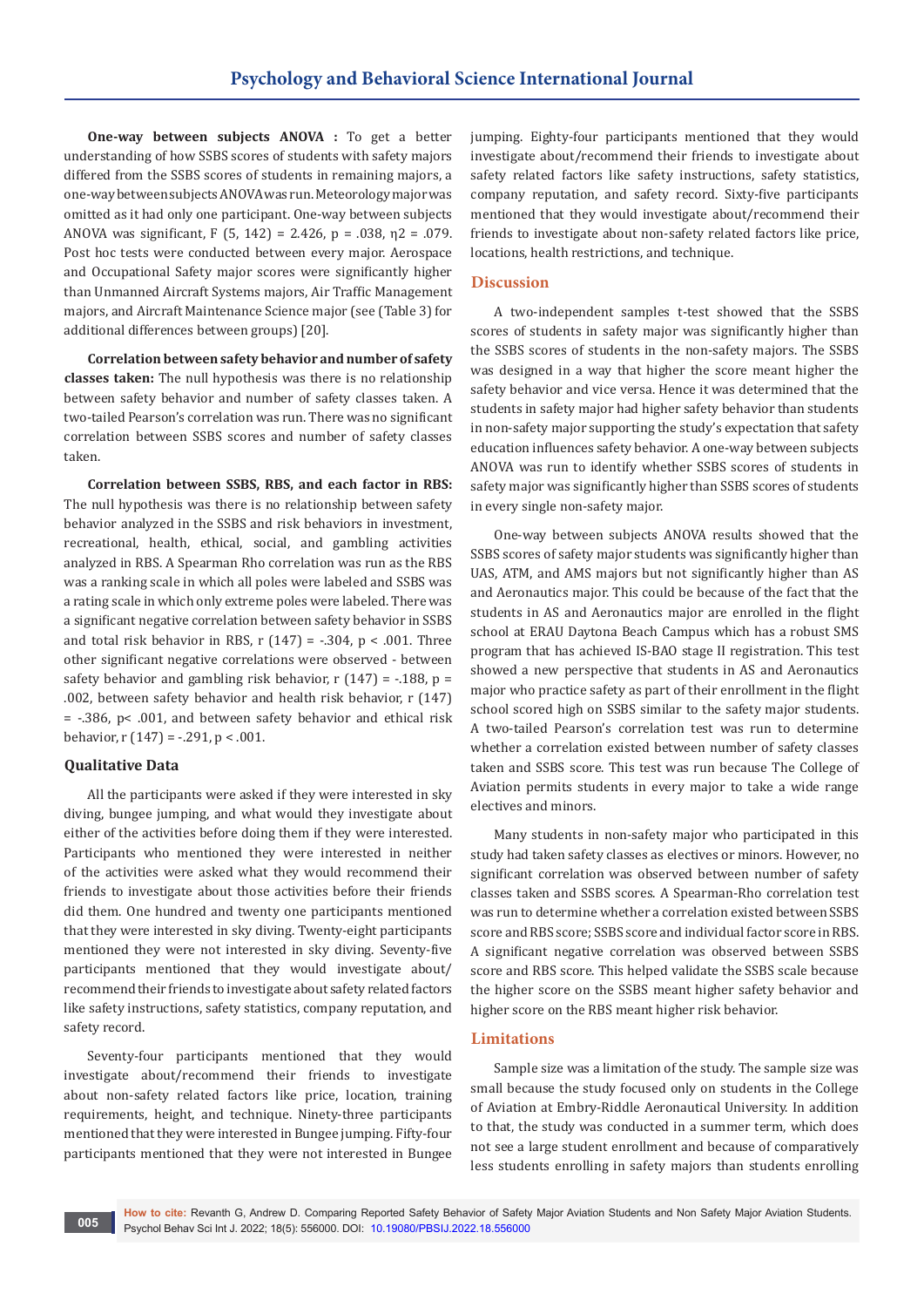in Aeronautical Science and Aeronautics majors. Although there were only seven participants from safety majors, their mean score on SSBS was significantly higher than the mean score on SSBS of 142 participants from non-safety majors. This discovery was remarkable because significance was achieved with a small sample size i.e., low power.

Furthermore, the range of scores (63 to 81) for the safety majors was small, giving more confidence that this sample is representative of the population. This significant difference in scores between groups provides a foundation for future research attempting to determine safety behavior of students and provides confidence that a greater significance can be achieved between safety and non-safety students if a larger sample size is used. The results from SSBS also showed significant negative correlation with results from ethical, health, and gambling risk behaviors. This result implies that students exhibiting high safety behavior also exhibited aversion to taking ethical risks, health risks, and gambling risks. Thus, the SBSS shows convergent validity with the RBS.

#### **Conclusion**

First, the results indicated that students in a safety major reported significantly higher safety behavior compared to students in non-safety majors. However, it is unknown if the same results will be obtained when the survey is administered to students in safety majors willing to pursue a career in an industry other than aviation. There are multiple universities offering bachelor programs in Safety Engineering, Occupational Safety & Health, etc. If the SSBS administered to such students find similar results, it can substantially increase the reliability and validity of the survey.

Second, it is recommended that further research be conducted using the same study with students majoring in aviation from other institutions. One reason to conduct additional studies is to further corroborate the convergent validity between the SSBS and RBS. Another reason to conduct additional studies is to identify the factors that are increasing students' safety behavior. Additional studies may be able to identify specific coursework, which lead to safety behavior. Such further research could help universities offering safety coursework to promote those factors that impart the safety behavior in students. Such factors can then be embedded in the coursework of all students in a collegiate aviation program aspiring for a career in the aviation industry. With FAA mandating SMS for commercial airline operators by 2018 and recommending SMS for airports, flight schools, fixed base operators, repair stations, simulation facilities, ATC centers, and manufacturing organizations, the need for safety professionals in aviation industry and identifying courses that are associated with safety behavior are critical.

#### **References**

1. International Civil Aviation Organization (ICAO) (2015) A coordinated, risk-based approach to improving global aviation safety.

- 2. [Stanford L, Homan W \(1999\) A model of "applied ethics" in aviation](https://commons.erau.edu/jaaer/vol9/iss1/1/)  [safety: The aviation reporting system. Journal of Aviation/Aerospace](https://commons.erau.edu/jaaer/vol9/iss1/1/)  [Education & Research 9\(1\): 38-44.](https://commons.erau.edu/jaaer/vol9/iss1/1/)
- 3. Federal Aviation Administration (FAA) (2016a) Fact Sheet-Aviation Voluntary Reporting Programs.
- 4. International Federation of Airline Pilots Association (IFALPA) (2013) Improving Accident and Incident Prevention through Just Culture. Accident Analysis and Prevention Briefing Leaflet.
- 5. Federal Aviation Administration (FAA) (2016b) Advisory Circular 120- 66B. Aviation Safety Action Program (ASAP).
- 6. Federal Aviation Administration (FAA) (2011) Voluntary Safety Programs Response to PL: 111-216, Sec. 213.
- 7. [Goh YM, Saadon NFB \(2015\) Cognitive factors influencing safety](https://ascelibrary.org/doi/10.1061/%28ASCE%29CO.1943-7862.0000972)  [behavior at height: a multimethod exploratory study. Journal of](https://ascelibrary.org/doi/10.1061/%28ASCE%29CO.1943-7862.0000972)  [Construction Engineering and Management 141\(6\): 1-8.](https://ascelibrary.org/doi/10.1061/%28ASCE%29CO.1943-7862.0000972)
- 8. [Jitwasinkul B, Hadikusumo BHW \(2011\) Identification of important](https://www.tandfonline.com/doi/abs/10.3846/13923730.2011.604538)  [organisational factors influencing safety work behaviours in](https://www.tandfonline.com/doi/abs/10.3846/13923730.2011.604538)  [construction projects. Journal of Civil Engineering and Management](https://www.tandfonline.com/doi/abs/10.3846/13923730.2011.604538)  [17\(4\): 520-528.](https://www.tandfonline.com/doi/abs/10.3846/13923730.2011.604538)
- 9. Tappura S, Nenonen N, Kivisto-Rahnasto J (2017) Managers' viewpoint [on factors influencing their commitment to safety: An empirical](https://www.sciencedirect.com/science/article/abs/pii/S0925753517304538)  [investigation in five Finnish industrial organisations. Safety Science](https://www.sciencedirect.com/science/article/abs/pii/S0925753517304538)  [96: 52-61.](https://www.sciencedirect.com/science/article/abs/pii/S0925753517304538)
- 10. [Zhong Y, Huang Z, Wu L \(2017\) Identifying critical factors influencing](https://www.sciencedirect.com/science/article/abs/pii/S0956713516306302)  [the safety and quality related behaviors of pig farmers in China. Food](https://www.sciencedirect.com/science/article/abs/pii/S0956713516306302)  [Control 73: 1532-1540.](https://www.sciencedirect.com/science/article/abs/pii/S0956713516306302)
- 11. [Chang Y, Liao M \(2009\) The effect of aviation safety education on](https://www.sciencedirect.com/science/article/abs/pii/S0925753509000186)  [passenger cabin safety awareness. Safety Science 47\(10\): 1337-1345.](https://www.sciencedirect.com/science/article/abs/pii/S0925753509000186)
- 12. [Savage I \(2006\) Does public education improve rail-highway crossing](https://www.sciencedirect.com/science/article/abs/pii/S0001457505001727)  [safety? Accident Analysis & Prevention 38\(2\): 310-316.](https://www.sciencedirect.com/science/article/abs/pii/S0001457505001727)
- 13. [Petersen AK, Reynolds JH, Ng LWT \(2008\) The attitude of civil](https://www.tandfonline.com/doi/abs/10.1080/03043790802564053)  [engineering students towards health and safety risk management: A](https://www.tandfonline.com/doi/abs/10.1080/03043790802564053)  [case study. European Journal of Engineering Education 33\(5-6\): 499-](https://www.tandfonline.com/doi/abs/10.1080/03043790802564053) [510.](https://www.tandfonline.com/doi/abs/10.1080/03043790802564053)
- 14. [Kim EJ, Pai AJ, Kang N, Kim WK, Kim YS, et al. \(2012\) The effects of food](https://pubmed.ncbi.nlm.nih.gov/22586507/)  [safety education on adolescents' hand hygiene behavior: An analysis of](https://pubmed.ncbi.nlm.nih.gov/22586507/)  [stages of change. Nutr Res Pract 6\(2\): 169-174.](https://pubmed.ncbi.nlm.nih.gov/22586507/)
- 15. Canders MF (2016) Safety as pedagogy: Using learning management systems to imprint essential safety concepts in aviation students. International Journal of Social Science and Humanity 6(3): 216-220.
- 16. [Williamson AM, Feyer AM, Cairns D, Biancotti D \(1997\) The](https://www.sciencedirect.com/science/article/abs/pii/S0925753597000209)  [development of a measure of safety climate: The role of safety](https://www.sciencedirect.com/science/article/abs/pii/S0925753597000209)  [perceptions and attitudes. Safety Science 25\(1-3\): 15-27.](https://www.sciencedirect.com/science/article/abs/pii/S0925753597000209)
- 17. [Weber EU, Blais AR, Betz NE \(2002\) A domain-specific risk-attitude](https://onlinelibrary.wiley.com/doi/10.1002/bdm.414)  [scale: Measuring risk perceptions and risk behaviors. Journal of](https://onlinelibrary.wiley.com/doi/10.1002/bdm.414)  [Behavioral Decision Making 15\(4\): 263-290.](https://onlinelibrary.wiley.com/doi/10.1002/bdm.414)
- 18. [J Rong-San, K Li-Te, W Shang-Heng, S Mao-Chang, L Kai-Li \(2014\)](https://pubmed.ncbi.nlm.nih.gov/25199144/)  [Validation of the applicability of the traditional Chinese version of the](https://pubmed.ncbi.nlm.nih.gov/25199144/)  [university of Pennsylvania smell identification test in patients with](https://pubmed.ncbi.nlm.nih.gov/25199144/)  [chronic rhinosinusitis. Allergy Rhinol \(Providence\) 5\(1\): 28-35.](https://pubmed.ncbi.nlm.nih.gov/25199144/)
- 19. [Rahimnia F, Hassanzadeh JF \(2013\) The impact of website content](https://www.sciencedirect.com/science/article/abs/pii/S0378720613000311)  [dimension and e-trust on e-marketing effectiveness: The case of](https://www.sciencedirect.com/science/article/abs/pii/S0378720613000311)  [Iranian commercial saffron corporations. Information & Management](https://www.sciencedirect.com/science/article/abs/pii/S0378720613000311)  [50\(5\): 240-247.](https://www.sciencedirect.com/science/article/abs/pii/S0378720613000311)
- 20. International Civil Aviation Organization (ICAO) (1996) Final aviation accident report of Birgenair Flight ALW-301.